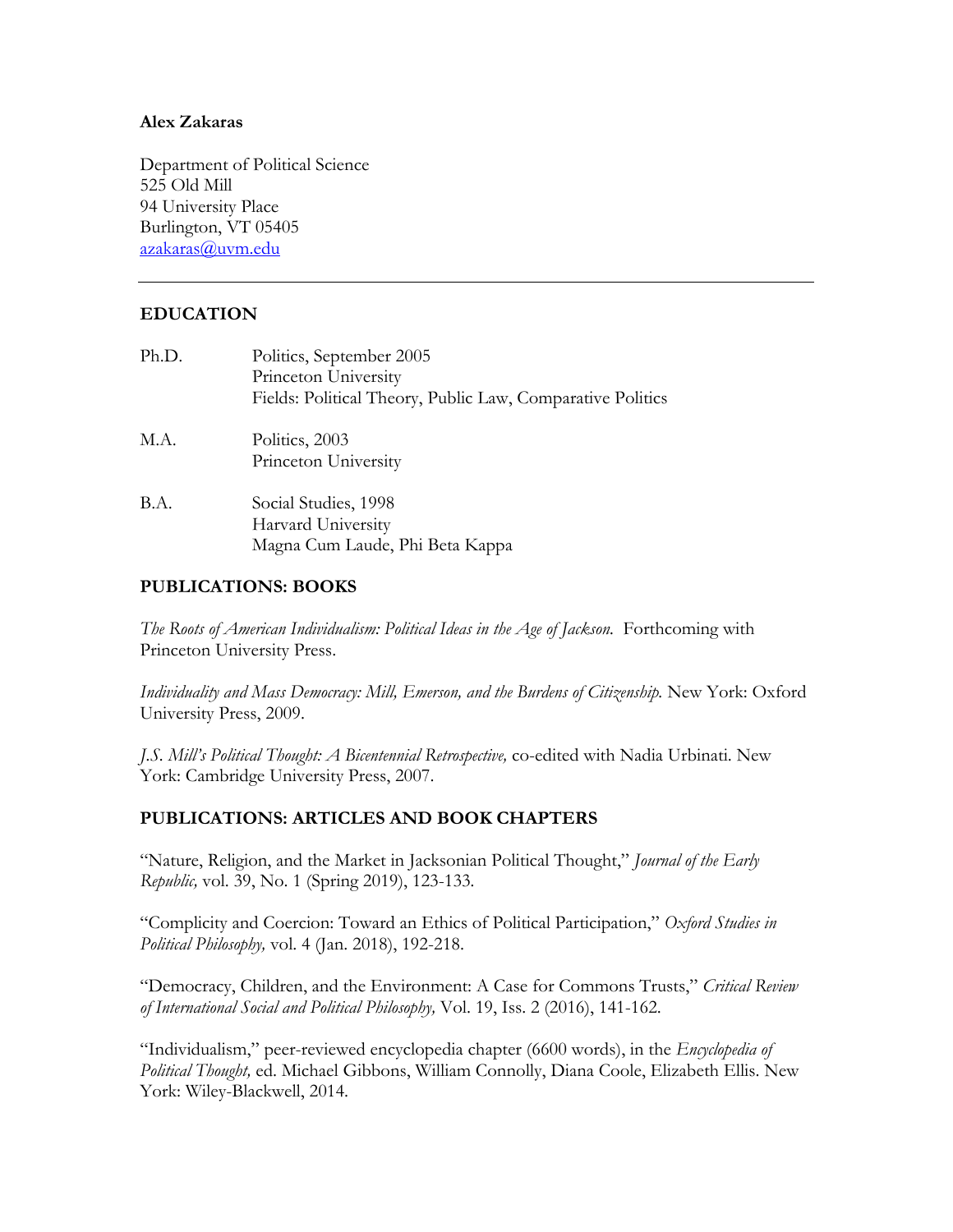"The Hanford Advisory Board: Participatory Democracy, Technology, and Representation," co-authored with Alex Sager, *Journal of Environmental Studies and Sciences,* Vol. 4, Iss. 2, June 2014.

"Expensive Speech, Illegitimate Power: Corporations and Free Expression," *Polity,* Vol. 45, No. 4, October 2013, 525-553.

"A Liberal Pluralism: Isaiah Berlin and John Stuart Mill," and "Reply to Galston and Crowder," *Review of Politics,* Vol. 75, No. 1, Winter 2013, 69-96 and 111-114.

Also published in Chinese in *Isaiah Berlin and Contemporary China,* Liu Dong and Xu Xiangdong, eds., (Nanjing: Yilin Press, 2015).

Translated into Portuguese and republished in the Brazilian journal *Intuitio,* Vol. 11, No. 2, December 2018, 161-193.

"Against Democratic Contractualism," *Representation,* Vol. 47, No. 1, 2011, 51-61.

"Individuality, Radical Politics, and the Metaphor of the Machine," in *The Edinburgh Critical History of Nineteenth-Century Philosophy,* ed. Alison Stone. Edinburgh: Edinburgh University Press, 2011.

"Lot and Democratic Representation: A Modest Proposal," *Constellations: An International Journal of Critical and Democratic Theory,* Vol. 17, No. 3, September 2010, 455-471.

 Translated into Chinese and republished in *Open Times,* the journal of the Guangzhou Academy of Social Sciences, December 2012, 38-55.

"John Stuart Mill, Individuality, and Participatory Democracy," in *J.S. Mill's Political Thought: A Bicentennial Retrospective,* co-edited with Nadia Urbinati. New York: Cambridge University Press, 2007.

"Isaiah Berlin's Cosmopolitan Ethics," *Political Theory,* Vol. 32, No. 4, August 2004, 495-518.

"Affirmative Action at the Michigan Law School," "Why Attack Iraq?" "A Tale of Two Task Forces," "Making Marriage Gay," "Federal Funding for Stem Cell Research," and "The Space Shuttle *Columbia,*" in *Ethics and Politics: Cases and Comments,* Fourth Edition, Amy Gutmann and Dennis Thompson, eds. (Thomson Wadsworth, 2006).

### **GRANTS, FELLOWSHIPS, AND AWARDS**

 Recipient of a year-long faculty fellowship from the UVM Humanities Center, AY 2019- 2020.

Recipient of the 2016 Marc Sanders Prize for best essay in political philosophy (for "Complicity and Coercion: Toward an Ethics of Political Participation").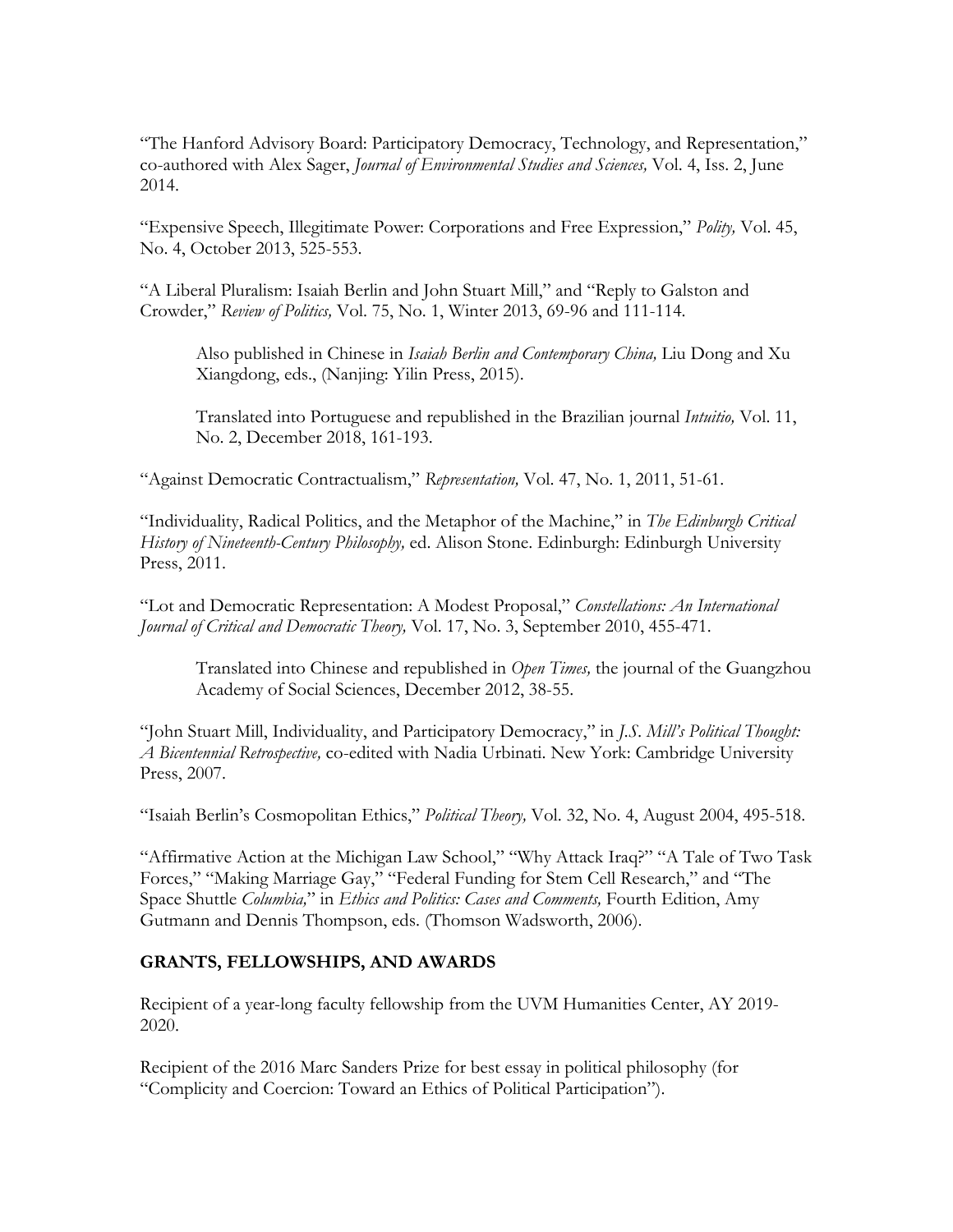Recipient of a visiting research fellowship at the Institute of Sustainable Solutions (at Portland State University) for AY 2011-2012.

Dangers." Recipient of an "Enduring Questions" grant from the National Endowment for the Humanities (in the amount of \$15,000), for the period July 2009 to June 2011, for the preparation and teaching of an interdisciplinary course titled "Individualism and Its

Visiting Research Scholar at the Princeton University Center for Human Values, 2007-08.

### **ACADEMIC APPOINTMENTS**

 (April 2011 – present) *Associate Professor, Department of Political Science, University of Vermont* 

> Courses taught: Introduction to Political Theory, American Political Thought, Ethics and Public Policy, Democratic Theory, American Individualism, Global Justice.

 (Oct. 2013 – Aug. 2014) *Visiting Fellow, Department of Political Science, Yale University* 

 (September 2011 – June 2012) *Visiting Scholar, Institute for Sustainable Solutions, Portland State University* 

 (Sept. 2005 – April 2011) *Assistant Professor, Department of Political Science, University of Vermont* 

 (September 2007 – July 2008) *Visiting Research Scholar, University Center for Human Values, Princeton University, and Visiting Assistant Professor, Department of Politics*  Course taught: Ethics and Public Policy (with Stephen Macedo)

### **CONFERENCES AND PRESENTATIONS**

 Science Association Conference, held virtually via Zoom, May 2020. "Individual Rights in Abolitionist Thought," paper presented at the Western Political

 "Freedom and the Market in the Conservative Mind: the Political Thought of the American Diego, CA, April 2019. Whig Party," paper presented at the Western Political Science Association Conference, San

2019. "Freedom and the Market in the Conservative Mind: the Political Thought of the American Whig Party," invited paper presented to the Abigail Adams Institute, Cambridge, MA, March

2019. "Democracy and Personal Independence in Jacksonian Political Rhetoric," paper presented at the annual conference of the Society for U.S. Intellectual History, Chicago, IL, November 2018.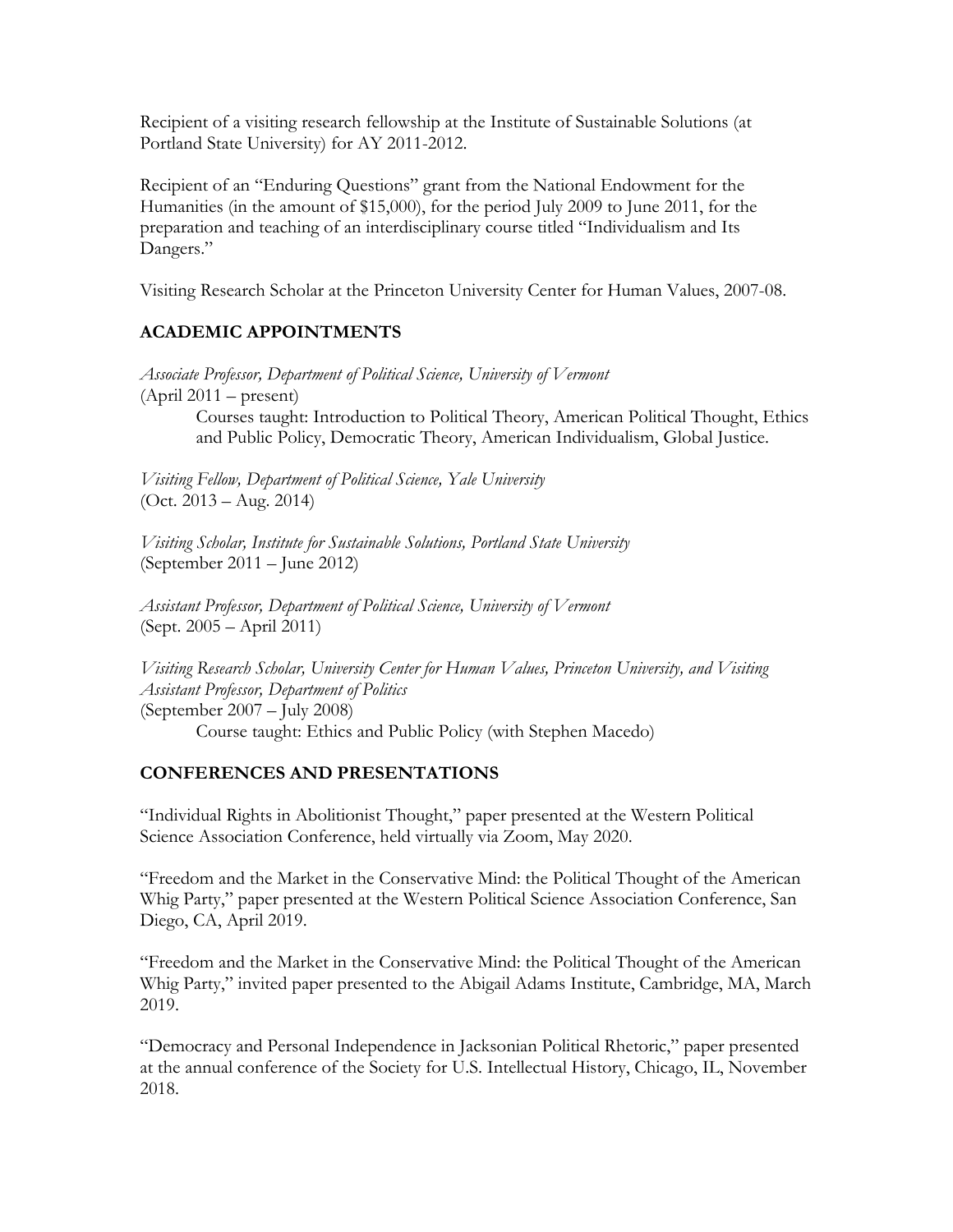"Frontier Evangelicals and Jacksonian Political Thought," paper presented at the annual meeting of the New England Political Science Association, Portsmouth, NH, April 2018.

"Nature and the Market in Jacksonian Political Thought," invited paper presented at Yale University as part of a conference titled "Andrew Jackson at 250: Race, Politics, and Culture in the Age of Jacksonian 'Democracy,'" December 2017.

"Depoliticizing the Market: Nature and Providence in Early American Political Thought," invited paper given at Columbia University, New York as part of a conference titled *Docile Individuals? Privacy, Community, and the State,* October 2016.

"Class, Property, and the Fruits of Labor: Justice in Jacksonian Political Thought," paper presented to the American Political Science Association Conference, Philadelphia, PA, September 2016.

"Complicity and Coercion: Toward an Ethics of Political Participation," paper presented to the Oxford Studies in Political Philosophy workshop, Barcelona, Spain, June 2016.

"Virtue and Democracy in Jacksonian Political Thought," paper presented to the Western Political Science Association Conference, San Diego, CA, March 2016.

"Virtue and Democracy in Jacksonian Political Thought," invited paper presented to the Georgetown Political Theory Workshop, Washington, D.C., November 2015.

"A Natural Order: Labor, Property, and Equal Rights," paper presented to the Western Political Science Association Conference, Las Vegas, NV, April 2015.

"Personal Independence in the Early Republic," paper presented at the American Political Science Association Conference, Washington, D.C., August 2014.

"Republican Legacies in Jacksonian America: The Ideal of Personal Independence," paper presented to the Western Political Science Association Conference, Seattle, WA, April 2014.

"Republican Legacies in Jacksonian America: The Ideal of Personal Independence," paper presented to the Yale Center for the Study of Representative Institutions, March 2014.

"Democracy, Future Generations, and Commons Trusts," paper presented to the Western Political Science Association Conference, Hollywood, CA, March 2013.

Guest on Wisconsin Public Radio's *Kathleen Dunn Show* for an hour-long discussion of Thoreau's essay "Civil Disobedience," December 19<sup>th</sup>, 2012.

"The Hanford Advisory Board: A Case Study in Democracy, Technology, and Representation," paper scheduled for presentation at the American Political Science Association Conference in New Orleans, LA, September 2012 (conference cancelled by hurricane).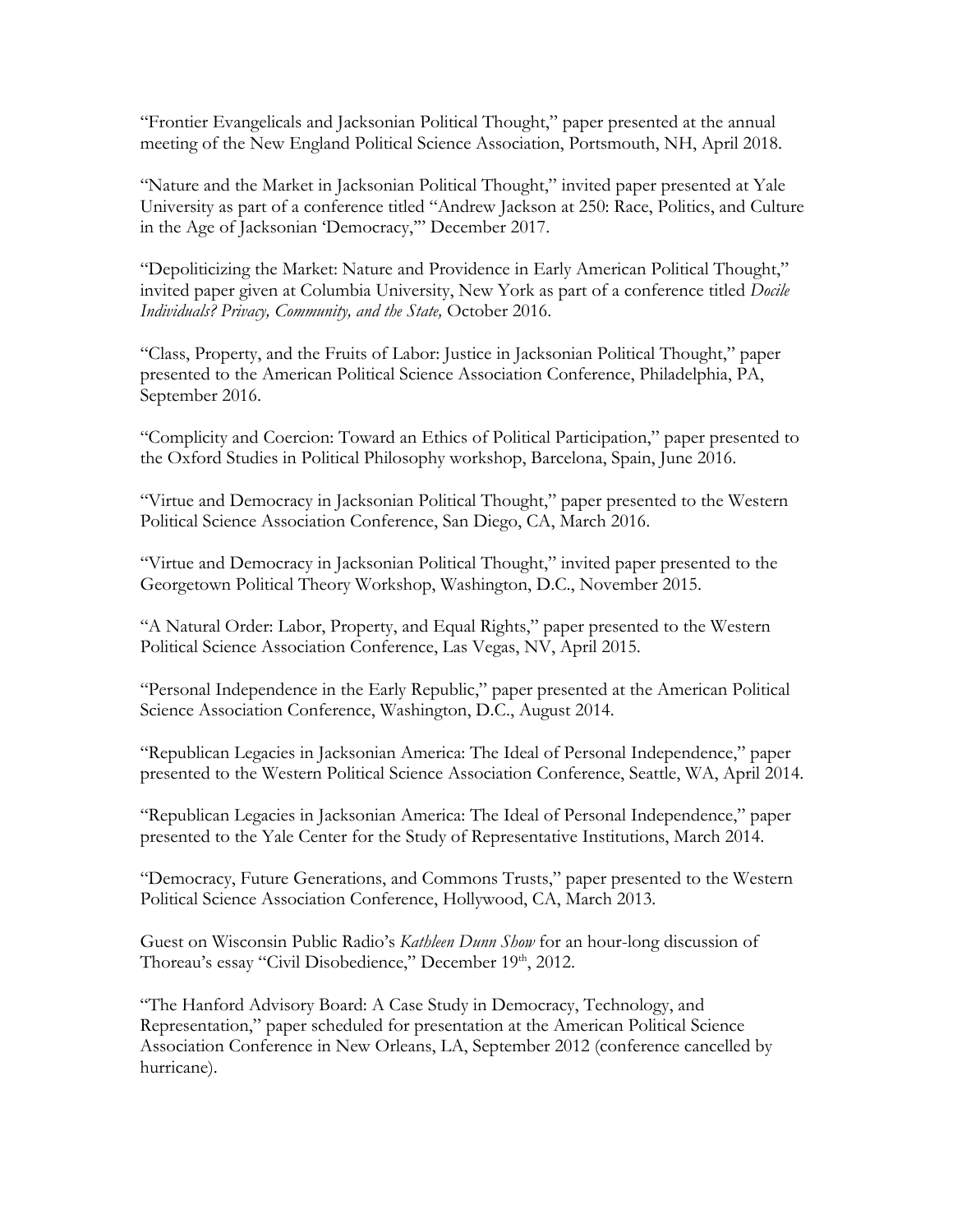Guest on National Public Radio's *On Point,* hosted by Tom Ashbrook, for an hour-long discussion of Emerson's "Self-Reliance" (the show was titled "Too Much Self-Reliance?"), January  $4<sup>th</sup>$ , 2012.

"Complicity and the Ethics of Democratic Participation," paper presented to the political theory colloquium at Washington University in St. Louis on Sept. 30<sup>th</sup>, 2011.

"Individualism and Social Order in American Political Thought," paper presented at the American Political Science Association Conference, Seattle, WA, September 2011.

"A Liberal Pluralism: Isaiah Berlin and John Stuart Mill," revised paper presented at the New England Political Science Association Conference, Hartford, CT, April 2011.

Discussant for panel, "Democracy II," New England Political Science Association Conference, Hartford, CT, April 2011.

"A Liberal Pluralism: Isaiah Berlin and John Stuart Mill," paper presented at the International Symposium on Isaiah Berlin and Contemporary China, Beijing, China, March 2011.

"Complicity and the Ethics of Participation," paper presented to the University of Vermont moral philosophy colloquium, November 2010.

 Author-meets-critics roundtable on my book, *Individuality and Mass Democracy,* at the New England Political Science Conference, Newport, RI, April 2010.

"Individuality, Radical Politics, and the Metaphor of the Machine," paper presented at the Western Political Science Conference, San Francisco, CA, April 2010.

"Lot and Democratic Representation," paper presented at the Western Political Science Association Conference, Vancouver, BC, March 2009.

 Science Association Conference, Vancouver, BC, March 2009. Discussant for panel, "John Stuart Mill as Political and Social Theorist," Western Political

"Lot and Democratic Representation," paper presented at conference titled "Beyond Elections: the Legitimacy of New Forms of Representation," Princeton, December 2008.

Discussant, Chapter Six of Corey Brettschneider's *Democratic Rights,* for a public reading group conducted on [publicreason.net,](https://publicreason.net) November 2008.

Discussant for panel, "Multicultural Citizenship," Western Political Science Association Conference, San Diego, CA, March 2008.

"Expensive Speech, Illegitimate Power," paper presented to the Princeton Political Philosophy Colloquium, February 08.